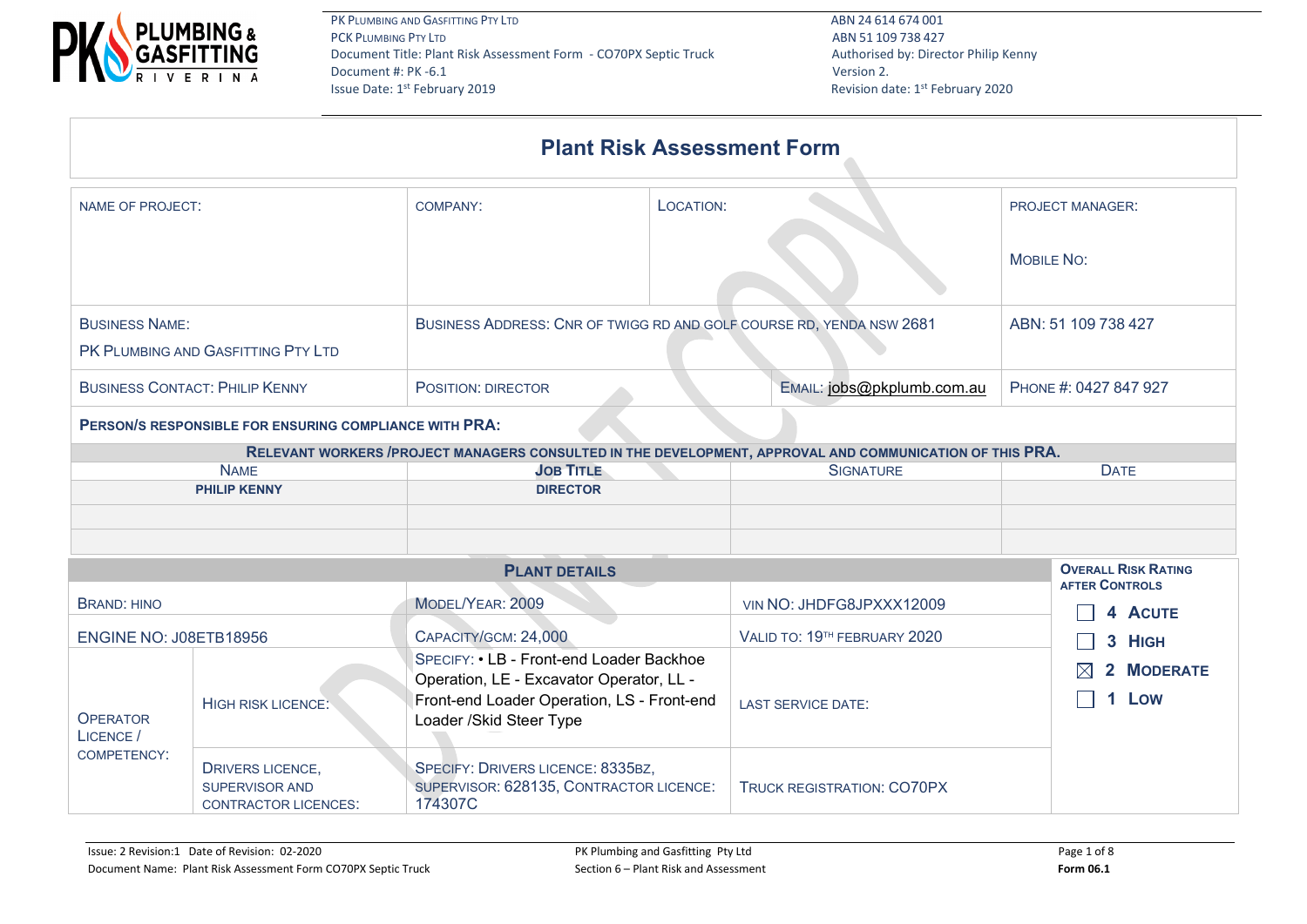

| <b>Determine the risk score</b>                             |                                   |                                    |                                   |                               |                                                     | Record risk score on worksheet (Note - Risk scores have no absolute value and |                                                                                                 |                                                                                                                                                                                                                                                                                                                                                                                             |                                  |  |  |
|-------------------------------------------------------------|-----------------------------------|------------------------------------|-----------------------------------|-------------------------------|-----------------------------------------------------|-------------------------------------------------------------------------------|-------------------------------------------------------------------------------------------------|---------------------------------------------------------------------------------------------------------------------------------------------------------------------------------------------------------------------------------------------------------------------------------------------------------------------------------------------------------------------------------------------|----------------------------------|--|--|
| <b>LIKELIHOOD</b>                                           | <b>INSIGNIFICANT</b>              | <b>Consequence</b><br><b>MINOR</b> | <b>MODERATE</b>                   | <b>MAJOR</b>                  | <b>CATASTROPHIC</b>                                 |                                                                               | should only be used for comparison and to engender discussion.)<br><b>HIERARCHY OF CONTROLS</b> |                                                                                                                                                                                                                                                                                                                                                                                             |                                  |  |  |
| <b>ALMOST</b><br><b>CERTAIN</b>                             | $\overline{3}$<br><b>HIGH</b>     | 3<br><b>HIGH</b>                   | $\overline{4}$<br><b>ACUTE</b>    | 4<br><b>ACUTE</b>             | 4<br><b>ACUTE</b>                                   | <b>SCORE</b>                                                                  | <b>ACTION</b>                                                                                   | <b>ELIMINATION - Remove the hazard</b>                                                                                                                                                                                                                                                                                                                                                      | <b>MOST</b><br><b>EFFECTIVE</b>  |  |  |
| <b>LIKELY</b>                                               | $\overline{2}$<br><b>MODERATE</b> | 3<br><b>HIGH</b>                   | 3 <sup>2</sup><br><b>HIGH</b>     | 4<br><b>ACUTE</b>             | 4<br><b>ACUTE</b>                                   | 4A<br><b>ACUTE</b>                                                            | <b>DO NOT</b><br>PROCEED.                                                                       | SUBSTITUTION - Replace the hazard<br>⋅                                                                                                                                                                                                                                                                                                                                                      |                                  |  |  |
| <b>POSSIBLE</b>                                             | $\blacktriangleleft$<br>Low       | $\overline{2}$<br><b>MODERATE</b>  | $\overline{3}$<br><b>HIGH</b>     | 4<br><b>ACUTE</b>             | 4<br><b>ACUTE</b>                                   | 3H<br><b>HIGH</b>                                                             | <b>Review before</b><br>commencing<br>work.                                                     | <b>ENGINEERING-Isolate people from the hazard</b><br>$\overline{\bullet}$                                                                                                                                                                                                                                                                                                                   |                                  |  |  |
| <b>UNLIKELY</b>                                             | 1<br>Low                          | $\mathbf{1}$<br>Low                | $\overline{2}$<br><b>MODERATE</b> | 3<br><b>HIGH</b>              | 4<br><b>ACUTE</b>                                   | 2M<br><b>MODERAT</b><br>Е                                                     | <b>Maintain</b><br>control<br>measures.                                                         | ADMINISTRATION - Change the way people work                                                                                                                                                                                                                                                                                                                                                 |                                  |  |  |
| <b>RARE</b>                                                 | 1<br>Low                          | 1<br>Low                           | $\overline{2}$<br><b>MODERATE</b> | $\overline{3}$<br><b>HIGH</b> | $\overline{\mathbf{3}}$<br><b>HIGH</b>              | 1L<br>Low                                                                     | Record and<br>monitor.                                                                          | PPE - Protect workers with personal protective<br>equipment                                                                                                                                                                                                                                                                                                                                 | <b>LEAST</b><br><b>EFFECTIVE</b> |  |  |
|                                                             |                                   |                                    |                                   |                               |                                                     |                                                                               |                                                                                                 |                                                                                                                                                                                                                                                                                                                                                                                             |                                  |  |  |
|                                                             | Scope of Risk Assessment:         |                                    |                                   |                               |                                                     |                                                                               | Description of Plant use:                                                                       |                                                                                                                                                                                                                                                                                                                                                                                             |                                  |  |  |
|                                                             |                                   |                                    |                                   |                               |                                                     |                                                                               |                                                                                                 |                                                                                                                                                                                                                                                                                                                                                                                             |                                  |  |  |
| <b>INSTRUCTIONS:</b>                                        |                                   |                                    |                                   |                               | Inherent Risk-rating (IR) Residual Risk-rating (RR) |                                                                               |                                                                                                 | Assess each item of plant every time there are new machines, procedures or, a new job brings in significant new hazards.<br>The lists of hazards and controls given below are not exhaustive. (These choices are provided to understand how this risk assessment<br>may be used. Indicate (x) controls as required for your circumstance. Choose one, several or all hazards and controls.) |                                  |  |  |
| <b>HAZARD</b>                                               |                                   |                                    |                                   |                               | IR.                                                 |                                                                               | <b>CONTROL MEASURES IN PLACE</b>                                                                |                                                                                                                                                                                                                                                                                                                                                                                             |                                  |  |  |
|                                                             |                                   |                                    |                                   |                               |                                                     |                                                                               |                                                                                                 | <b>Hazard – Entanglement:</b> Someone or something become entangled with moving parts of the plant or materials in motion:                                                                                                                                                                                                                                                                  |                                  |  |  |
| <b>ENTANGLEMENT of:</b><br>Hair<br>$\Box$                   |                                   | Clothing<br>$\Box$                 | Caused by ENTANGLEMENT of:        |                               | 3H                                                  | worn                                                                          |                                                                                                 | $\Box$ Rings, watches, jewellery that may become entangled in machines must not be                                                                                                                                                                                                                                                                                                          | 2M                               |  |  |
| Fingers / Arms<br>$\Box$                                    |                                   | <b>Necktie</b>                     |                                   |                               | $\Box$                                              |                                                                               | Long and loose hair must be tied back                                                           |                                                                                                                                                                                                                                                                                                                                                                                             |                                  |  |  |
| Legs<br>$\sqcup$                                            |                                   | Scarf<br>$\Box$                    |                                   |                               | $\Box$                                              |                                                                               | Only snug fitting clothes to be worn                                                            |                                                                                                                                                                                                                                                                                                                                                                                             |                                  |  |  |
| <b>Torso</b><br>П                                           |                                   | Gloves<br>$\Box$                   |                                   |                               | $\Box$                                              |                                                                               |                                                                                                 | Loose clothing to be well contained to avoid entanglement                                                                                                                                                                                                                                                                                                                                   |                                  |  |  |
| $\Box$<br>Other - specify:<br>Jewellery<br>$\Box$<br>$\Box$ |                                   |                                    |                                   |                               | Guards in place                                     |                                                                               |                                                                                                 |                                                                                                                                                                                                                                                                                                                                                                                             |                                  |  |  |
| <b>Cleaning Rags</b><br>$\Box$                              |                                   |                                    |                                   | $\Box$                        |                                                     |                                                                               | Warning decals placed where entanglement may occur                                              |                                                                                                                                                                                                                                                                                                                                                                                             |                                  |  |  |
|                                                             |                                   | $\Box$<br>Other - specify:         |                                   |                               | $\Box$                                              |                                                                               |                                                                                                 | Operator training/awareness on areas where entanglement may occur                                                                                                                                                                                                                                                                                                                           |                                  |  |  |
|                                                             |                                   |                                    |                                   |                               | $\Box$                                              |                                                                               | Operations manual read and in cabin                                                             |                                                                                                                                                                                                                                                                                                                                                                                             |                                  |  |  |
| $\Box$                                                      |                                   |                                    |                                   |                               |                                                     | Other - specify:                                                              |                                                                                                 |                                                                                                                                                                                                                                                                                                                                                                                             |                                  |  |  |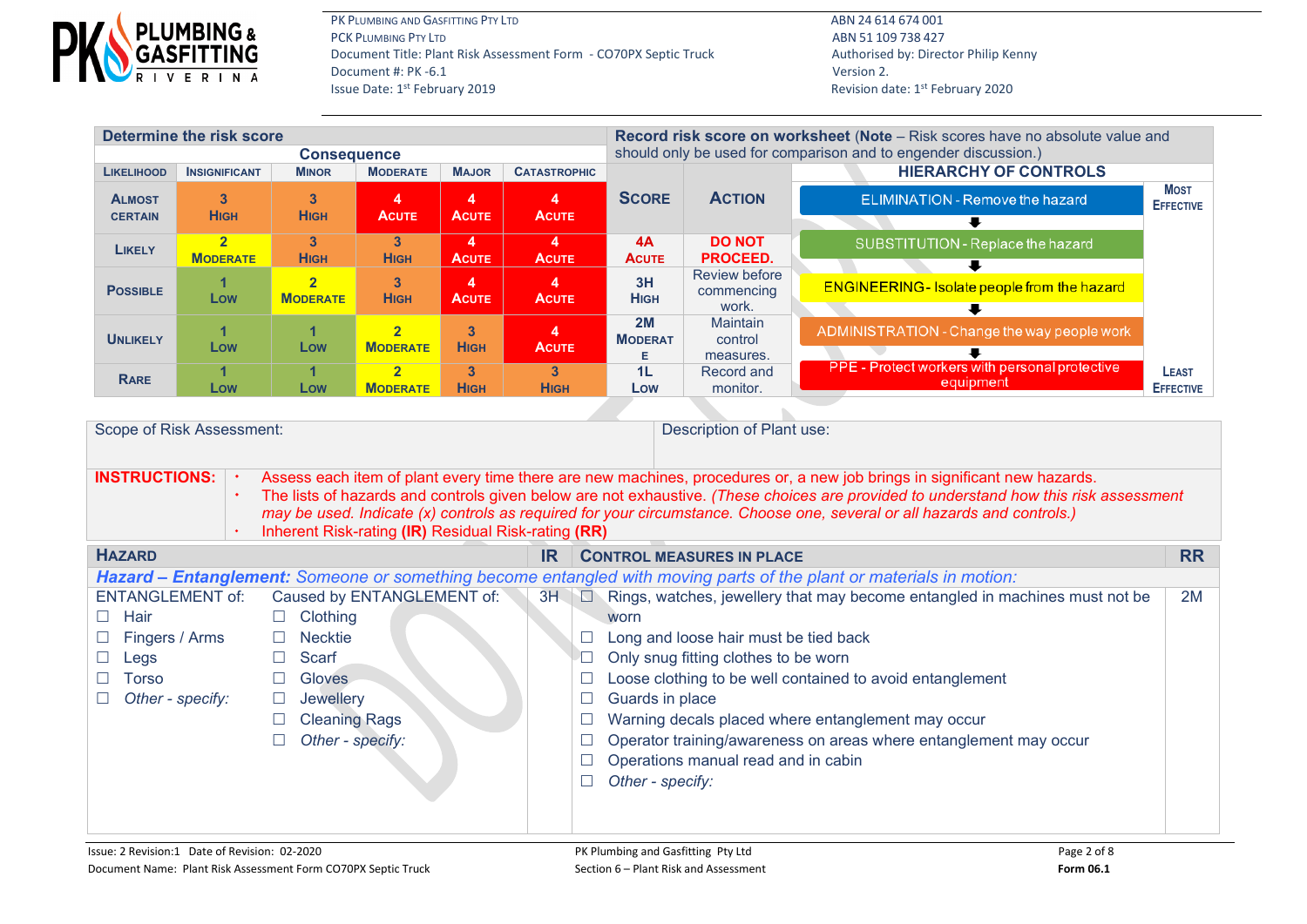

PK PLUMBING AND GASFITTING PTY LTD **ABN 24 614 674 001** PCK PLUMBING PTY LTD ABN 51 109 738 427 Document Title: Plant Risk Assessment Form - CO70PX Septic Truck Authorised by: Director Philip Kenny Document #: PK -6.1 Version 2.<br>
Issue Date: 1<sup>st</sup> February 2019

| <b>HAZARD</b>                                                                                                                                                                                                                                                        |    |                                    | <b>CONTROL MEASURES IN PLACE</b>                                                                                                                                                                                                                                                                                | <b>RR</b> |
|----------------------------------------------------------------------------------------------------------------------------------------------------------------------------------------------------------------------------------------------------------------------|----|------------------------------------|-----------------------------------------------------------------------------------------------------------------------------------------------------------------------------------------------------------------------------------------------------------------------------------------------------------------|-----------|
| Hazard - Crushing: Someone can be crushed due to:                                                                                                                                                                                                                    |    |                                    |                                                                                                                                                                                                                                                                                                                 |           |
| Falling, uncontrolled or unexpected movement of plant<br>Falling, uncontrolled or unexpected movement of load<br>Plant tipping or rolling over<br>$\Box$<br>Lack of ability to slow, stop or immobilise plant<br>Ш<br>Parts of plant collapsing or failing<br>$\Box$ | 4A | $\Box$<br>⊔                        | Ensure item of plant is turned off, park break engaged, hydraulics de<br>pressurised before working on or inspecting plan<br>Never work under raised plant (e.g. raised bucket or boom) without appropriate<br>chocks / braces in place<br>Do not operate machine on slopes in excess of recommended parameters | 2M        |
| Person falling off or being thrown off plant<br>$\overline{\phantom{a}}$<br>Being trapped under the plant, or between the plant,<br>$\overline{\phantom{a}}$<br>materials or fixed structure                                                                         |    | $\overline{\phantom{a}}$<br>$\Box$ | Check ROPS in good condition using Daily pre-start checklist<br>No ground workers to work between fixed structure and item of plant (when less<br>than 5 m separates machine from fixed item)                                                                                                                   |           |
| Contact with moving parts during inspection, testing,<br>$\Box$<br>maintenance, repair or cleaning<br>Other - specify:                                                                                                                                               |    | $\Box$<br>$\Box$<br>$\Box$<br>ш    | Vehicle movement on site procedures adequately communicated<br>Guards in place<br><b>Warning horn</b><br>Amber flashing beacon<br>Reversing/travel alarm<br>Crush zone decals                                                                                                                                   |           |
| Hazard - Cuts, Lacerations, Stabbing, Punctures: Someone could be cut, stabbed or punctured due to:                                                                                                                                                                  |    | $\Box$                             | Other - specify:                                                                                                                                                                                                                                                                                                |           |
| Moving plant<br>Moving parts<br>Sharp objects                                                                                                                                                                                                                        | 3H | $\Box$<br>$\Box$<br>$\Box$         | Daily Pre-start checklist<br>Regular maintenance schedule followed<br><b>Guards in place</b>                                                                                                                                                                                                                    | 2M        |
| Flying objects<br>Work pieces disintegrating<br>$\mathcal{L}$                                                                                                                                                                                                        |    | ⊡                                  | Gloves worn when handling sharp parts of plant<br>Ensure item of plant is turned off, park break engaged, hydraulics de                                                                                                                                                                                         |           |
| Work pieces ejected<br>$\Box$<br>Uncontrolled or unexpected movement of plant<br>Other - specify:<br>$\Box$                                                                                                                                                          |    | $\Box$                             | pressurised before working on or inspecting plant<br>Never work under raised plant (e.g. raised bucket or boom) without appropriate<br>chocks / braces in place<br>Other - specify:                                                                                                                             |           |
| Hazard -Shearing: Someone's body parts be caught or sheared resulting in injury or amputation between:                                                                                                                                                               |    |                                    |                                                                                                                                                                                                                                                                                                                 |           |
| Two moving parts of the plant<br>A part of the plant and a work piece<br>A part of the plant and a fixed structure<br>A part of the plant and another object (e.g. plant or<br>$\Box$<br>vehicle)                                                                    | 4A | $\Box$<br>⊔                        | Ensure item of plant is turned off, park break engaged, hydraulics de<br>pressurised before working on or inspecting plant<br>Never work under raised plant (e.g. raised bucket or boom) without appropriate<br>chocks / braces in place<br>Decals placed at pinch points                                       | 2M        |
| Other - specify:                                                                                                                                                                                                                                                     |    |                                    | All hazard lights working on machine when in operation                                                                                                                                                                                                                                                          |           |
| Issue: 2 Revision:1 Date of Revision: 02-2020                                                                                                                                                                                                                        |    |                                    | PK Plumbing and Gasfitting Pty Ltd<br>Page 3 of 8                                                                                                                                                                                                                                                               |           |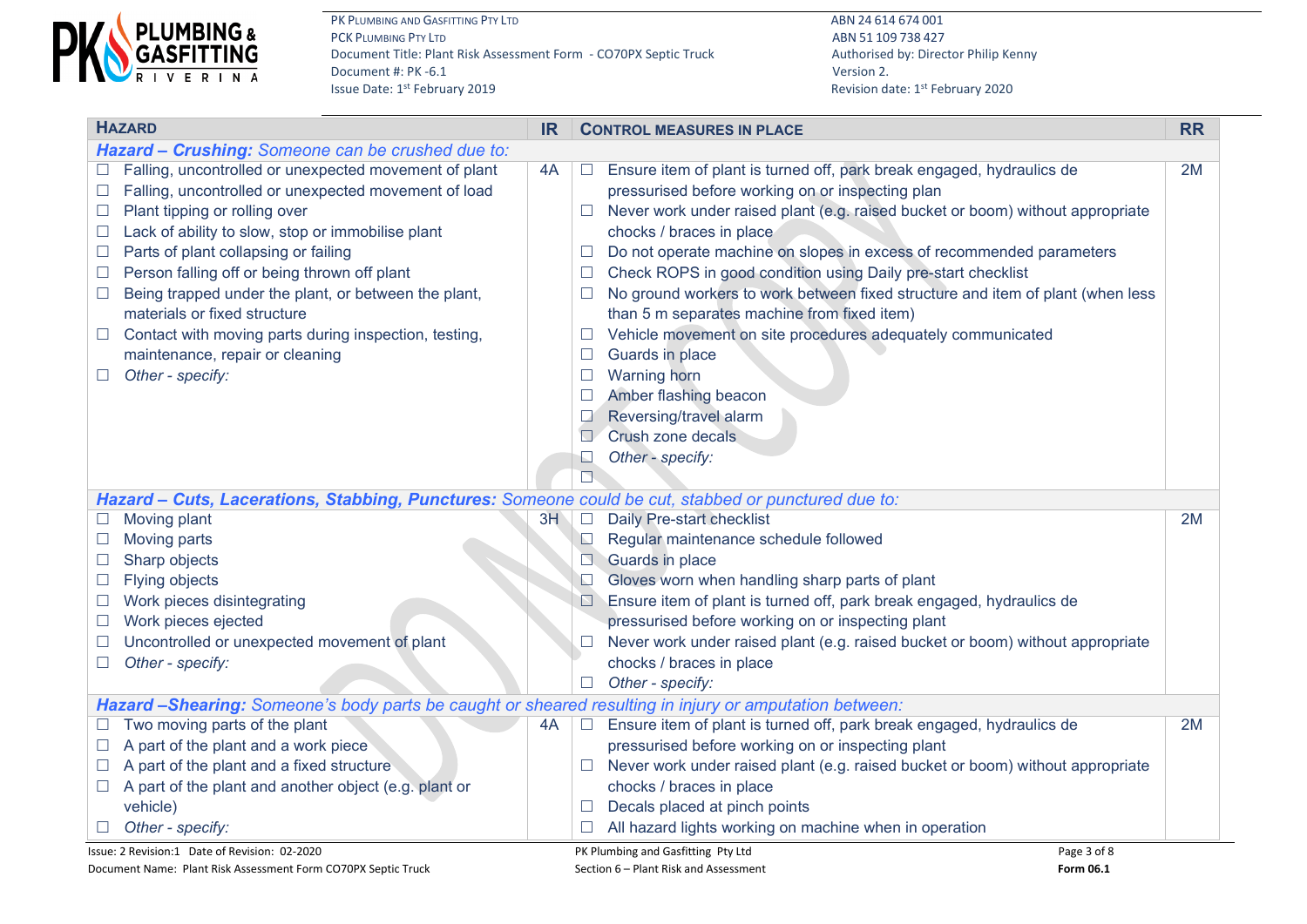

| <b>HAZARD</b>                                                                                                      | <b>IR</b> |               | <b>CONTROL MEASURES IN PLACE</b>                                                                                   | <b>RR</b> |
|--------------------------------------------------------------------------------------------------------------------|-----------|---------------|--------------------------------------------------------------------------------------------------------------------|-----------|
|                                                                                                                    |           | $\Box$        | Guards in place                                                                                                    |           |
|                                                                                                                    |           | $\Box$        | Warning horn                                                                                                       |           |
|                                                                                                                    |           | $\Box$        | Amber flashing beacon                                                                                              |           |
|                                                                                                                    |           | $\Box$        | Reversing/travel alarm                                                                                             |           |
|                                                                                                                    |           | □             | Other - specify:                                                                                                   |           |
| <b>Hazard – Friction:</b> Someone be burned due to contact with:                                                   |           |               |                                                                                                                    |           |
| A moving part<br>$\Box$                                                                                            | 3H        | $\Box$        | Do not make contact with hot parts                                                                                 | 2M        |
| A moving surface of the plant                                                                                      |           |               | Wear gloves and other appropriate clothing when handling hot equipment                                             |           |
| Material handled by the plant<br>$\Box$                                                                            |           | $\Box$        | Warning signage / decals as necessary                                                                              |           |
| Other - specify:<br>$\Box$                                                                                         |           | $\Box$        | Other - specify:                                                                                                   |           |
| Hazard - Electrical: Someone can be injured by electrical shock or burns, or electrocuted due to:                  |           |               |                                                                                                                    |           |
| Plant or person direct contact with live electrical                                                                | 4A        | $\mathcal{L}$ | Safe Work Method Statement (SWMS) readily available and addresses relevant                                         | 2M        |
| conductors                                                                                                         |           |               | risks for plant use around electrical conductors (e.g. powerlines)                                                 |           |
| Plant or person working near live electrical conductors                                                            |           | $\Box$        | Emergency response training for plant contact with electricity                                                     |           |
| Overload of electrical circuits                                                                                    |           |               | Ensure lock out tag out procedure in place and used when working with                                              |           |
| Damaged or worn electrical switches<br>$\Box$                                                                      |           |               | electrical system on plant                                                                                         |           |
| Damaged or worn electrical leads or cables<br>$\Box$                                                               |           |               | Warning Decals /stickers in place and legible                                                                      |           |
| Lack of isolation procedure (Lock out and tag)<br>$\mathcal{L}$                                                    |           | $\Box$        | Lack of insulation (regular maintenance and pre-start checks)                                                      |           |
| Inadequate isolation procedure (Lock out and tag)<br>$\Box$                                                        |           | $\Box$        | Other - specify:                                                                                                   |           |
| Water near electrical equipment / installations<br>$\Box$                                                          |           |               |                                                                                                                    |           |
| Other - specify:<br>$\Box$                                                                                         |           |               |                                                                                                                    |           |
| Hazard – Explosion: Someone can be injured by the operation of the plant triggering an explosion of the following: |           |               |                                                                                                                    |           |
| Gas<br>Can an explosion be triggered by?                                                                           |           |               | 3H $\Box$ SWMS readily available and addresses relevant risks for plant use around                                 | 2M        |
| <b>Static electricity</b><br>Vapours                                                                               |           |               | explosive atmospheres                                                                                              |           |
| Hazardous atmosphere<br>Liquids<br>$\mathcal{L}$                                                                   |           | ⊔             | Do not operate machinery in enclosed space unless mitigation measures have                                         |           |
| Hazardous chemical reaction -<br><b>Solids</b><br>$\Box$                                                           |           |               | been put in place (e.g. extraction fans)                                                                           |           |
| specify:<br>Dust                                                                                                   |           | <b>I</b>      | Do not operate machinery within stipulated zones of gas or fuel storage (no go                                     |           |
| Other - specify:<br>Other - specify:<br>$\Box$                                                                     |           |               | areas)                                                                                                             |           |
|                                                                                                                    |           |               | $\Box$ Other - specify:                                                                                            |           |
|                                                                                                                    |           |               | Hazard - Hazardous Chemicals and Hazardous Atmosphere: Someone can be injured, become ill or be suffocated due to: |           |
| <b>Hazardous Chemical:</b><br>Hazardous Atmosphere:                                                                | 3H.       |               | □ SWMS readily available and addresses relevant risks for plant use around                                         | 2M        |
| $\Box$ Liquids (e.g. fuel,<br><b>Dust</b>                                                                          |           |               | hazardous atmospheres                                                                                              |           |
| lubricants)<br>Toxic gases or vapours<br>$\Box$                                                                    |           | $\Box$        | Do not operate machinery in enclosed space unless mitigation measures have                                         |           |
| Solids (e.g. grease)<br><b>Fumes</b><br>$\Box$                                                                     |           |               | been put in place (e.g. extraction fans)                                                                           |           |
| Issue: 2 Revision:1 Date of Revision: 02-2020                                                                      |           |               | PK Plumbing and Gasfitting Pty Ltd<br>Page 4 of 8                                                                  |           |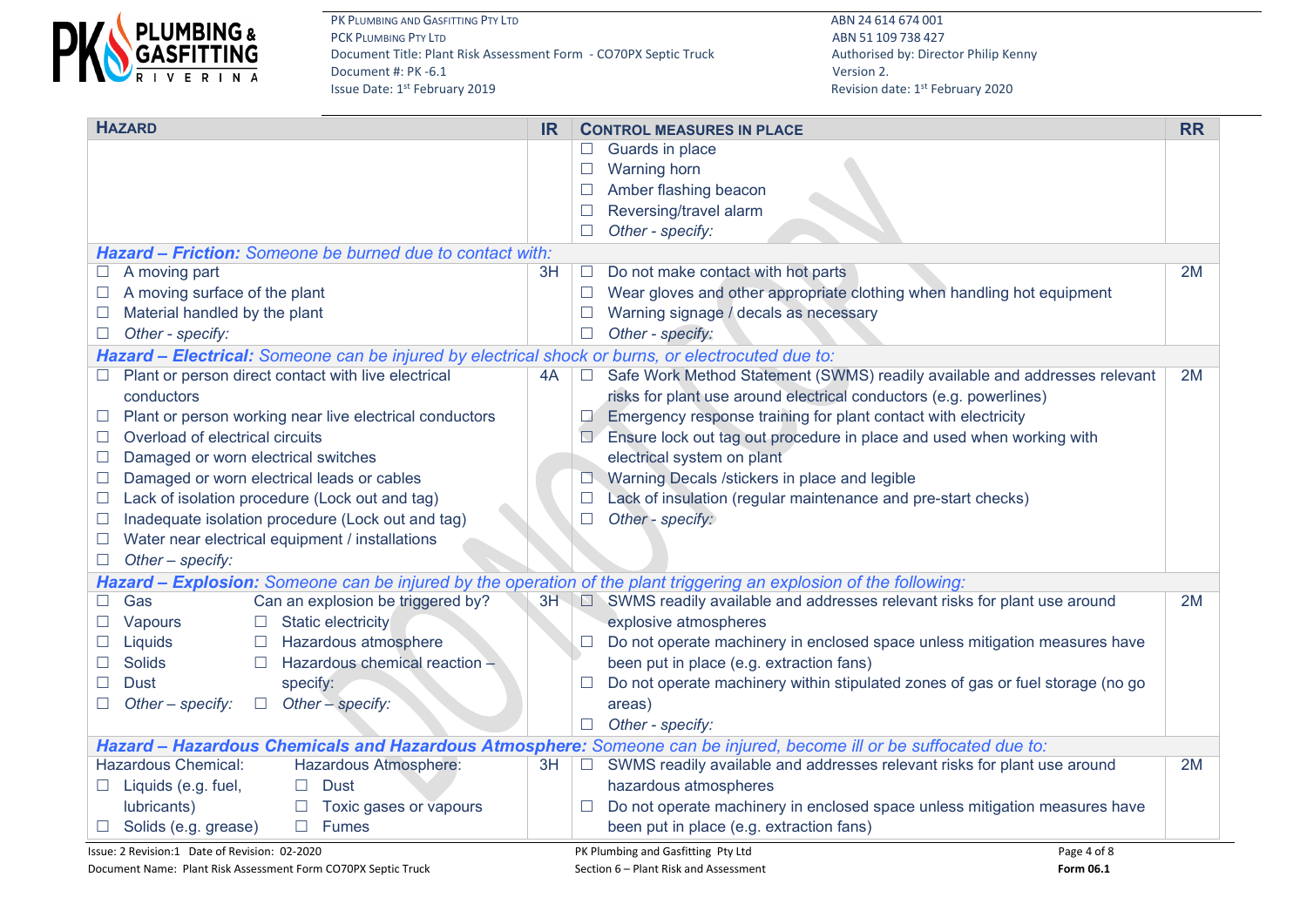

|               | <b>HAZARD</b><br><b>IR</b>                                                                                                 |        | <b>CONTROL MEASURES IN PLACE</b>                                                                                                            |    |  |  |  |
|---------------|----------------------------------------------------------------------------------------------------------------------------|--------|---------------------------------------------------------------------------------------------------------------------------------------------|----|--|--|--|
|               | Asphyxiant (lack of<br>Atmospheric contamination                                                                           |        | Do not operate machinery within stipulated zones of gas or fuel storage (no go                                                              |    |  |  |  |
|               | Other - specify:<br>oxygen)<br>$\Box$                                                                                      |        | areas)                                                                                                                                      |    |  |  |  |
| $\Box$        | Other - specify:                                                                                                           |        | Confined spaces permits where required                                                                                                      |    |  |  |  |
|               |                                                                                                                            |        | Fire extinguisher                                                                                                                           |    |  |  |  |
|               |                                                                                                                            |        | Other - specify:                                                                                                                            |    |  |  |  |
|               | Hazard - Fluids or gases under pressure Someone can be injured by direct contact with gas or fluids under pressure due to: |        |                                                                                                                                             |    |  |  |  |
|               | Failure of plant<br>3H                                                                                                     |        | SWMS readily available and addresses relevant risks for plant maintenance                                                                   | 2M |  |  |  |
|               | Damaged or leaking parts                                                                                                   |        | Do not use hands to check for hydraulic leaks (always use another hand held                                                                 |    |  |  |  |
| $\mathcal{L}$ | Misuse of plant                                                                                                            |        | item e.g. piece of cardboard)                                                                                                               |    |  |  |  |
|               | Misuse of high pressure cleaning equipment                                                                                 |        | Daily Pre-start checklist                                                                                                                   |    |  |  |  |
|               | Other - specify:                                                                                                           | L      | Regular maintenance schedule followed                                                                                                       |    |  |  |  |
|               |                                                                                                                            |        | Always depressurize hydraulic system prior to maintenance                                                                                   |    |  |  |  |
|               |                                                                                                                            |        | Other - specify:                                                                                                                            |    |  |  |  |
|               | Hazard - Plant Condition: Someone can be injured by faulty item of plant?                                                  |        |                                                                                                                                             |    |  |  |  |
| $\Box$        | Operators manual unavailable<br>3H                                                                                         | $\Box$ | Operation manual in cab and accessible                                                                                                      | 2M |  |  |  |
|               | Pre-start check not undertaken                                                                                             | L.     | Ensure Plant operators complete daily prestart plant inspection                                                                             |    |  |  |  |
|               | Maintenance not undertaken                                                                                                 |        | Ensure daily plant inspection & fault report are provided                                                                                   |    |  |  |  |
|               | Accidents may occur                                                                                                        |        | Ensure defective plant items are followed up and that repairs, alterations and or                                                           |    |  |  |  |
|               | Other - specify:                                                                                                           |        | replacement are carried out                                                                                                                 |    |  |  |  |
|               |                                                                                                                            |        | Where major faults are identified as an operational safety hazard - the plant                                                               |    |  |  |  |
|               |                                                                                                                            |        | must not be used until such time as the fault or defect is repaired and or                                                                  |    |  |  |  |
|               |                                                                                                                            |        | replaced                                                                                                                                    |    |  |  |  |
|               |                                                                                                                            |        | Follow the manufacturer's instructions, Safe Workplace Procedures for                                                                       |    |  |  |  |
|               |                                                                                                                            |        | Operation                                                                                                                                   |    |  |  |  |
|               |                                                                                                                            |        | Plant is in safe condition for use                                                                                                          |    |  |  |  |
|               |                                                                                                                            | $\Box$ | Other - specify:                                                                                                                            |    |  |  |  |
|               |                                                                                                                            |        | Hazard - Operator Training/qualifications: Does the operator hold the appropriate licences and qualifications to operate the item of plant? |    |  |  |  |
|               | No Licence held<br>3H                                                                                                      | $\Box$ | Only suitably licensed, qualified and experienced operators to operate plant                                                                | 2M |  |  |  |
| $\Box$        | Limited/No Training undertaken                                                                                             |        | item                                                                                                                                        |    |  |  |  |
| $\Box$        | Competency assessments not undertaken                                                                                      |        | Operators hold licence and other qualifications for machine operation                                                                       |    |  |  |  |
| $\Box$        | Limited equipment experience                                                                                               |        | Operation manual read and understood by all operators                                                                                       |    |  |  |  |
|               | Operator's manual unavailable                                                                                              |        | Operation manual in cab and accessible                                                                                                      |    |  |  |  |
| $\Box$        | Other - specify:                                                                                                           |        | Operator competency determine appropriate before use                                                                                        |    |  |  |  |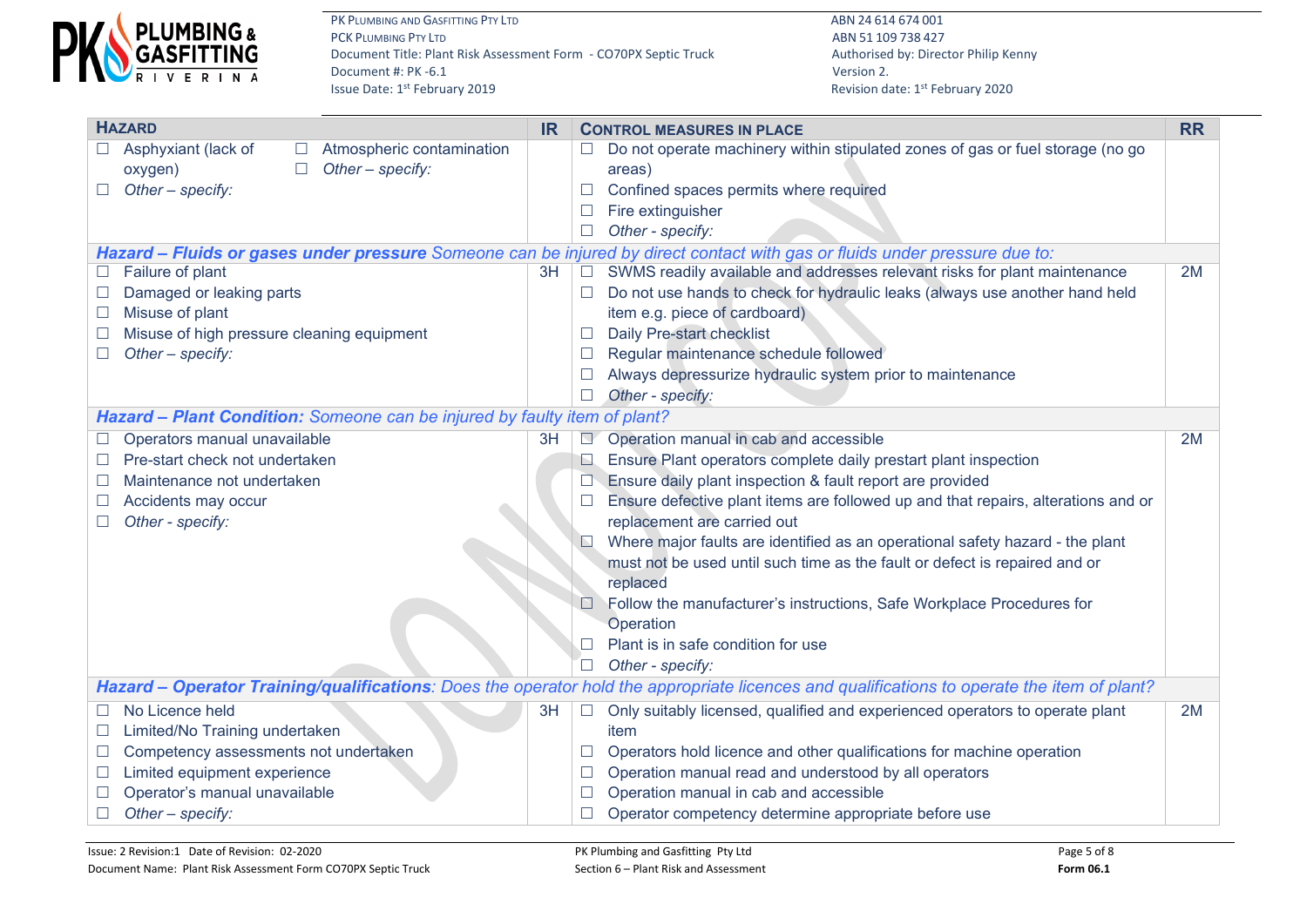

PK PLUMBING AND GASFITTING PTY LTD **ABN 24 614 674 001** PCK PLUMBING PTY LTD ABN 51 109 738 427 Document Title: Plant Risk Assessment Form - CO70PX Septic Truck Authorised by: Director Philip Kenny Document #: PK -6.1 Version 2.<br>
Issue Date: 1<sup>st</sup> February 2019

|                          | <b>HAZARD</b>                                                                     | <b>IR</b> | <b>CONTROL MEASURES IN PLACE</b> |                                                                                                                                                         |    |  |  |
|--------------------------|-----------------------------------------------------------------------------------|-----------|----------------------------------|---------------------------------------------------------------------------------------------------------------------------------------------------------|----|--|--|
|                          |                                                                                   |           |                                  | $\Box$ Other - specify:                                                                                                                                 |    |  |  |
|                          | Hazard Communication requirements in relation to the safe operation of the plant? |           |                                  |                                                                                                                                                         |    |  |  |
|                          | Failure to develop correct signaling procedures (select                           | 3H        | $\Box$                           | Communication protocols developed prior to task commencement                                                                                            | 2M |  |  |
|                          | which system/s used below):                                                       |           | $\Box$                           | All operators / signalers trained in the communication method and use                                                                                   |    |  |  |
|                          | Whistle<br>Active signaling<br>$\mathcal{L}$                                      |           | $\Box$                           | Communication equipment checked before use                                                                                                              |    |  |  |
|                          | Other - specify:<br>Radio<br>$\Box$                                               |           |                                  | Vehicle movement on site procedures adequately communicated                                                                                             |    |  |  |
|                          | Spotter                                                                           |           |                                  | Other - specify:                                                                                                                                        |    |  |  |
|                          |                                                                                   |           |                                  | Hazard -Slip, trip and fall: The plant operator, or someone else can trip, slip or fall on the same level, from one level to another or from height due |    |  |  |
| to:                      |                                                                                   |           |                                  |                                                                                                                                                         |    |  |  |
|                          | Uneven surfaces                                                                   | 3H        | $\Box$                           | Use prestart checklist                                                                                                                                  | 2M |  |  |
|                          | Slippery surfaces                                                                 |           | $\Box$                           | Keep operator area clear of trip hazards                                                                                                                |    |  |  |
|                          | Steep surfaces                                                                    |           | $\Box$                           | Keep operator area free of grease, moisture or other slip hazards                                                                                       |    |  |  |
|                          | Objects on the floor/ ground                                                      |           | $\Box$                           | Ensure slip resistant step treads used                                                                                                                  |    |  |  |
|                          | Liquid spills or solid waste materials on floor / ground                          |           | $\mathcal{A}$                    | Use operators' manual for plant entry and exit methods                                                                                                  |    |  |  |
|                          | General work environment                                                          |           | $\Box$                           | Use appropriate height access equipment to access areas of plant (e.g. ladder                                                                           |    |  |  |
|                          | Poor housekeeping                                                                 |           |                                  | or trestle for maintenance)                                                                                                                             |    |  |  |
| $\Box$                   | Lack of correct work platform                                                     |           | $\Box$                           | Good housekeeping                                                                                                                                       |    |  |  |
|                          | Lack of correct ladder or stairs                                                  |           |                                  | Boot sole in good condition                                                                                                                             |    |  |  |
| ⊔                        | Lack of handholds                                                                 |           | П                                | Other - specify:                                                                                                                                        |    |  |  |
| ⊔                        | Lack of guardrails or correct edge protection                                     |           |                                  |                                                                                                                                                         |    |  |  |
| ப                        | Lack of slip resistant surfaces                                                   |           |                                  |                                                                                                                                                         |    |  |  |
|                          | Collapse of supporting structure                                                  |           |                                  |                                                                                                                                                         |    |  |  |
|                          | <b>Plant failure</b>                                                              |           |                                  |                                                                                                                                                         |    |  |  |
|                          | Incorrect footwear or not wearing footwear                                        |           |                                  |                                                                                                                                                         |    |  |  |
| $\Box$                   | Other - specify:                                                                  |           |                                  |                                                                                                                                                         |    |  |  |
|                          | Hazard - Ergonomic: Someone can be injured due to:                                |           |                                  |                                                                                                                                                         |    |  |  |
|                          | Poor seat design                                                                  | 3H        | $\Box$                           | Adjust seating and operator controls to suit operator                                                                                                   | 2M |  |  |
|                          | Poor workstation design                                                           |           | $\Box$                           | Take appropriate breaks to avoid body fatigue                                                                                                           |    |  |  |
| ⊔                        | Poor work environment design causing physical stress                              |           | $\Box$                           | Avoid awkward and/or sustained posture or body position                                                                                                 |    |  |  |
|                          | Poor design causing mental or psychological stress                                |           | $\Box$                           | Follow operating manual instructions for setup and use of plant                                                                                         |    |  |  |
| $\overline{\phantom{a}}$ | Poor plant design                                                                 |           | $\Box$                           | Appropriate controls & switches                                                                                                                         |    |  |  |
|                          | Lack of adequate work environment and task lighting                               |           | $\Box$                           | Correct Labelling of controls and indicators                                                                                                            |    |  |  |
|                          | Excessive weight load, force or impact on body                                    |           | $\Box$                           | Other - specify:                                                                                                                                        |    |  |  |
| $\Box$                   | Repetition of body movement, posture positioning,                                 |           |                                  |                                                                                                                                                         |    |  |  |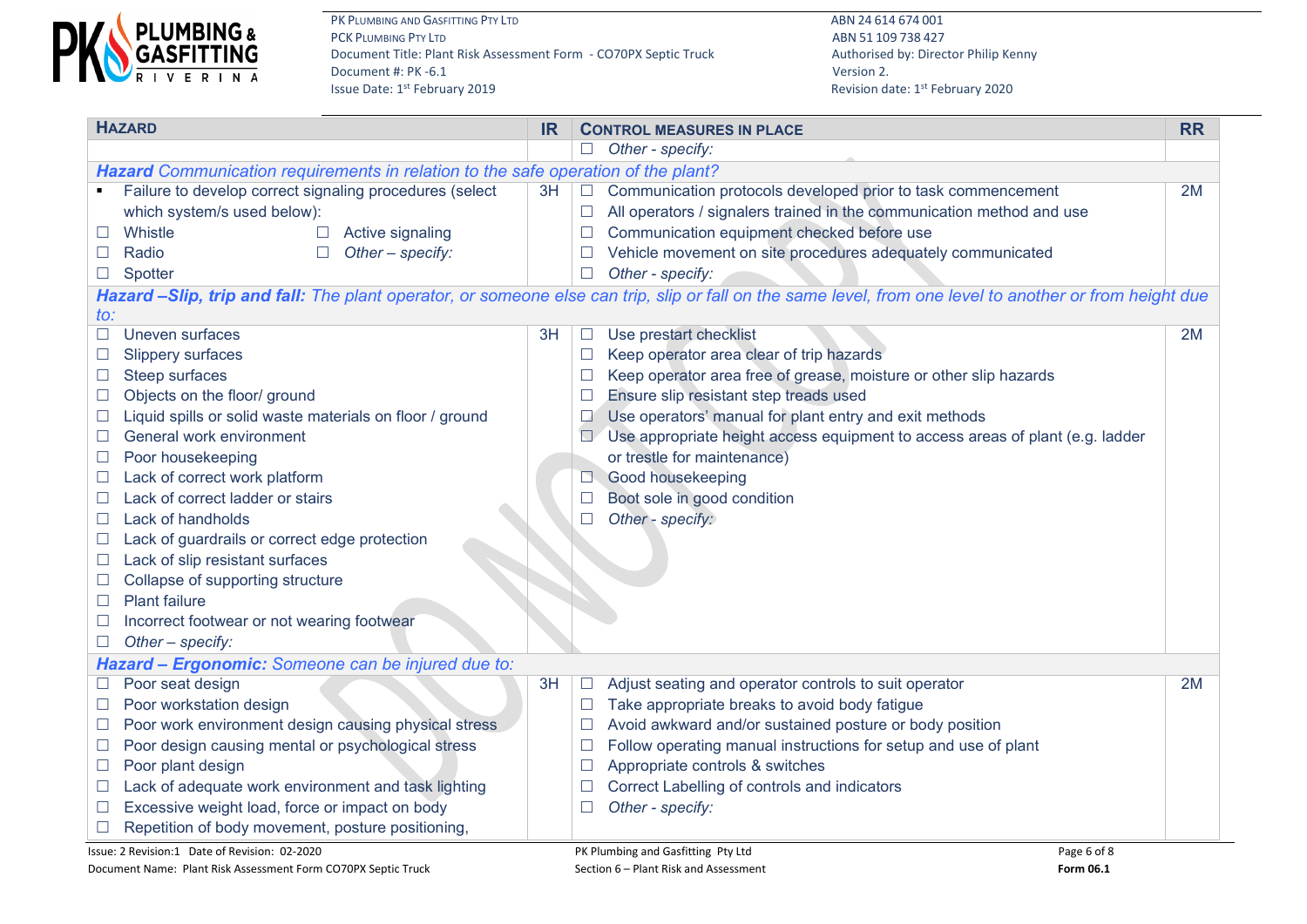

|        | <b>HAZARD</b>                                                      | <b>IR</b> |          | <b>CONTROL MEASURES IN PLACE</b>                                            |    |  |  |  |  |  |  |
|--------|--------------------------------------------------------------------|-----------|----------|-----------------------------------------------------------------------------|----|--|--|--|--|--|--|
|        | Repetition of weight load, force or impact on body                 |           |          |                                                                             |    |  |  |  |  |  |  |
| ⊔      | Awkward and/or sustained posture or body position                  |           |          |                                                                             |    |  |  |  |  |  |  |
| ⊔      | Prolonged sitting                                                  |           |          |                                                                             |    |  |  |  |  |  |  |
|        | Lack of consideration for human error and/or behaviour             |           |          |                                                                             |    |  |  |  |  |  |  |
| $\Box$ | Other - Specify:                                                   |           |          |                                                                             |    |  |  |  |  |  |  |
|        | Hazard - Temperature: Someone can be injured or become ill due to: |           |          |                                                                             |    |  |  |  |  |  |  |
|        | Exposure to high temperature                                       | 3H        | $\Box$   | Cabin temperature controls operational and used (closed cabins)             | 2M |  |  |  |  |  |  |
| $\Box$ | Exposure to low temperature                                        |           |          | Cease operation when climatic conditions cause hazard to operator (i.e.     |    |  |  |  |  |  |  |
|        | Come in contact with objects at high temperature                   |           |          | extreme heat or cold)                                                       |    |  |  |  |  |  |  |
|        | Come in contact with objects at low temperature                    |           | $\Box$   | Wear appropriate PPE for weather conditions                                 |    |  |  |  |  |  |  |
| $\Box$ | Exposure to adverse weather conditions                             |           | $\Box$   | Other - specify:                                                            |    |  |  |  |  |  |  |
|        | Other - Specify:                                                   |           |          |                                                                             |    |  |  |  |  |  |  |
|        | <b>Hazard - Fire</b>                                               |           |          |                                                                             |    |  |  |  |  |  |  |
|        | Friction                                                           | 4A        | $\Box$   | Good housekeeping                                                           | 2M |  |  |  |  |  |  |
|        | <b>Fuels</b>                                                       |           |          | Fire extinguisher                                                           |    |  |  |  |  |  |  |
|        | Fluids / lubricants                                                |           | ⊾        | No excess lubricants / fuels kept on machine                                |    |  |  |  |  |  |  |
|        | Other - specify:                                                   |           | $\Box$   | Avoid buildup of flammable material e.g. Oily rags                          |    |  |  |  |  |  |  |
|        |                                                                    |           | $\Box$   | Other - specify:                                                            |    |  |  |  |  |  |  |
|        | <b>Hazard - Noise</b>                                              |           |          |                                                                             |    |  |  |  |  |  |  |
|        | >85 dBA at the operator                                            | 3H        | $\Box$   | Excessive noise exposure identified and managed                             | 2M |  |  |  |  |  |  |
|        | <b>Effects community</b>                                           |           |          | Approved hearing protection                                                 |    |  |  |  |  |  |  |
| $\Box$ | Effects operator communication                                     |           | $\Box$   | Operate machine only during approved hours (e.g. local council laws and/ or |    |  |  |  |  |  |  |
|        | Other - specify:                                                   |           |          | site requirements)                                                          |    |  |  |  |  |  |  |
|        |                                                                    |           |          | Communication method appropriate for noise levels                           |    |  |  |  |  |  |  |
|        |                                                                    |           | П        | Other - specify:                                                            |    |  |  |  |  |  |  |
|        | <b>Hazard - Surrounding Environment</b>                            |           |          |                                                                             |    |  |  |  |  |  |  |
| $\Box$ | Operating in areas of weeds, or contamination                      | 3H        | $\Box$   | Maintain awareness of other plant                                           | 2M |  |  |  |  |  |  |
| $\Box$ | Operating in sensitive environments requiring protection           |           | $\Box$   | Use appropriate communications method to liaise with other operators if     |    |  |  |  |  |  |  |
|        | from offsite weeds or spills                                       |           |          | necessary (e.g. radio)                                                      |    |  |  |  |  |  |  |
| $\Box$ | <b>Dust</b>                                                        |           | $\sqcup$ | Keep to prescribed areas (use existing roads and tracks wherever possible   |    |  |  |  |  |  |  |
|        | Other plant and equipment                                          |           | $\Box$   | Do not refuel or conduct maintenance in vegetated or sensitive areas        |    |  |  |  |  |  |  |
|        | Other - specify:                                                   |           | $\Box$   | Clean all machinery in approved location prior to leaving site              |    |  |  |  |  |  |  |
|        |                                                                    |           | $\Box$   | Effective dust suppression methods used.                                    |    |  |  |  |  |  |  |